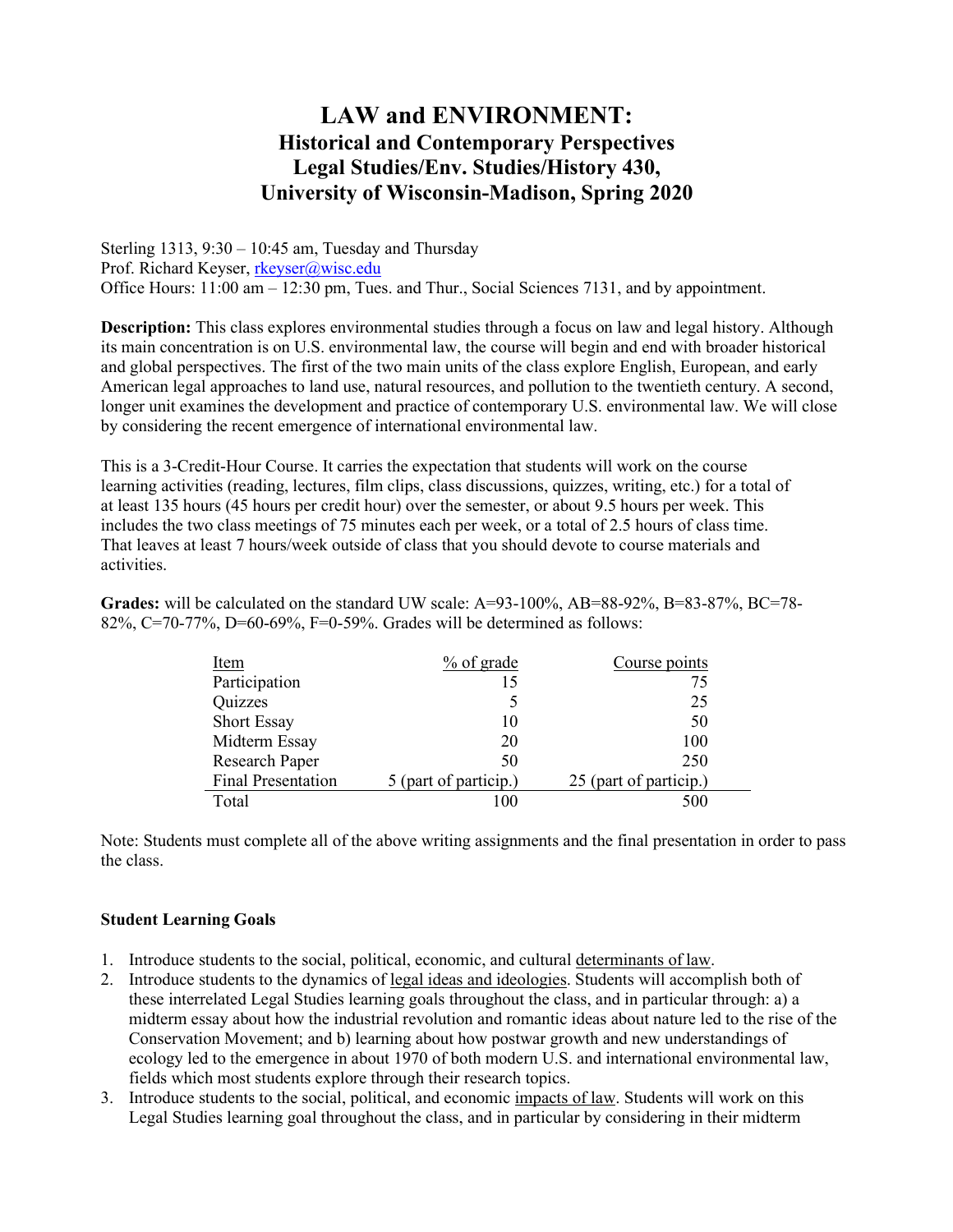essays how the Conservation Movement impacted the lives of local people who used natural resources.

- 4. Introduce students to the practical skills needed to access legal resources, broadly defined. Students will develop these skills by writing a 10-12-page research paper on a topic of their choice within environmental governance.
- 5. Analyze the social, economic, legal, political, and environmental dimensions of the sustainability of natural resources, biodiversity, clean air and water, and other, larger earth systems (such as climate).
- 6. Graduate students share in all of the above learning goals, but in addition will be expected to become familiar with and demonstrate an advanced understanding of the historiography or other scholarly debates that have shaped the study of conservation and environmental law.

**Attendance & Participation Assessment**: Success in this class, as in most, is greatly favored by regular attendance and participation, and therefore I will keep track of them. However, I do not count points for each class meeting. Instead, I assess attendance and participation qualitatively by assigning a grade-level (i.e., A, AB, etc.) and a corresponding number of course points at the end of the semester. For more information, see the "Guidelines and Rubrics for Participation in Smaller Classes" document on my [Teaching Policies](https://www.ssc.wisc.edu/%7Erkeyser/?page_id=80) web page.

**Attendance Guidelines**: 1) you do not earn credit just for attending class, which is expected; 2) any more than THREE unexcused absences is excessive, because missing this much class usually leads to misunderstanding of course materials and assignments; 3) missing more than SIX classes without valid excuses may be grounds for failing the class; and 4) valid excuses are limited to: university-recognized religious observances and athletic participation (but in both of these cases you must inform me of your planned absences by the end of the second week of classes); and for well-documented major illnesses or emergencies in the immediate family. 5) In cases of absence for quizzes, paper due-dates, and exams, you should inform me of your absence in advance if at all possible. Missing class on such days without prior notice to me may result in a failing grade for that assessment.

**Participation Guidelines**: You should try to speak up often, and I will also try to call on students. (\*Please let me know as soon as possible if you object to being called upon!) But quality of contribution counts more than quantity. Quality contributions reflect your familiarity with the readings and your effort to ask good critical questions about them, such as: What are the main questions the author tries to answer? What is the author's main argument? What specific arguments, assumptions, or evidence are used in support? What is left out? Good participation also means that you listen to others and try to engage seriously but respectfully with what others say.

**Computers, Electronic Devices, & Distracted Behavior:** Due to the potential for distraction, the use of computers or electronic devices of any kind during class is strongly discouraged. For those who need or strongly prefer to take notes on a computer *and* who strictly avoid any other usage of personal devices in class, you may do so, but please sit in a location or position that will minimize distraction for other students. Engaging in any screen time unrelated to class or in any other distracted or distracting behavior, such as reading unassigned materials, noisy eating or drinking, sleeping, conversation with classmates or on the phone, etc., may result in you being asked to leave the classroom and may also negatively impact your grade.

**Quizzes:** There will be a few quizzes after the midterm to test your knowledge of the objective information that you need to learn. These will be announced a week or so in advance and will consist of multiple choice and true/false questions.

**Essays**: The short essay and the midterm essay (of 3 and 5-6 pages respectively) focus on the assigned readings, with topics and guidelines provided one or two weeks before their due dates. Essays must be turned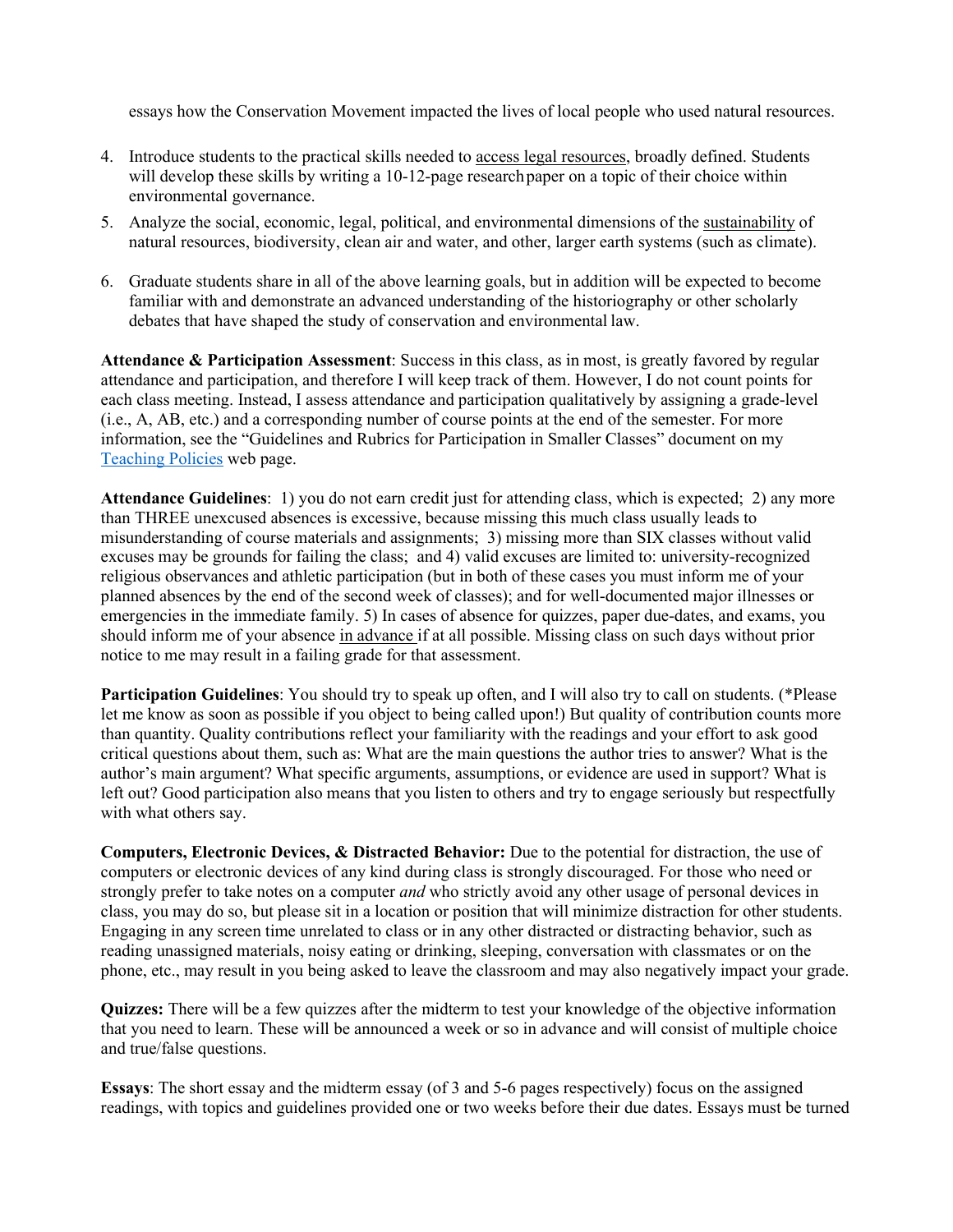in both as paper copies in class, and as electronic copies to an anti-plagiarism website [\(www.turnitin.com\)](http://www.turnitin.com/). Late papers will be heavily penalized: they will be marked down one grade per class day late. For help with the essays, besides asking me after class or in office hours, see the tips on my webpage o[n Teaching Guides.](https://www.ssc.wisc.edu/%7Erkeyser/?page_id=80) You can also get one-on-one help at both the [Writing Center](https://writing.wisc.edu/) and the [History Lab.](https://history.wisc.edu/undergraduate-program/the-history-lab/)

**Research Paper**: With guidance from me, you will pick a topic, find appropriate sources, and write a 10-12 page research paper on some aspect of environmental law and regulation.

**Final Presentation:** This will be a short (10 min. or so) presentation in any format you prefer that allows you to share with the class the results of your research project.

**Academic Honesty**: Your written work must reflect your own ideas, and where you draw on others' words or ideas you need to indicate this clearly with proper quotations and citations. Academic dishonesty will not be tolerated, and all appropriate penalties, including failing the course, will be strictly enforced. As state law for the UW System explains, academic misconduct includes, but is not limited to "claim[ing] credit for the work or efforts of another without authorization or citation;" see UW's plain-language guidance on academic [integrity.](https://students.wisc.edu/student-conduct/academic-integrity/) Specifically on the proper ways to give credit to sources, consult the [Writing Center](http://www.writing.wisc.edu/) and download their handout ['Acknowledging, Paraphrasing, and Quoting Sources.](http://writing.wisc.edu/Handbook/Acknowledging_Sources.pdf)'

**Accommodations:** If you need accommodations due to any disability, please let us know within the first two weeks of class, i.e. by Jan. 30. You will need to provide (digital) documentation from the McBurney Disability Resource Center [\(https://mcburney.wisc.edu/\)](https://mcburney.wisc.edu/), 702 West Johnson St., Suite 2104, tel. 608-263- 2741, email: [mcburney@studentlife.wisc.edu.](mailto:mcburney@studentlife.wisc.edu)

**Reading Assignments:** Ideally you should read each week's assignment by time of Tuesday's lecture, so that you are better able to understand the lectures. However, if this is not possible, you may prioritize them according to the order in which they appear on the syllabus. More specifically, it is often helpful to start with the secondary sources (those written recently), and then go on to the primary sources (laws, court cases, and other texts written during the period under study).

**Graduate Students:** You are welcome to take this class, but as UW policy requires, to earn graduate credit you are required to go beyond the readings assigned to the class as a whole in order to acquire an advanced understanding of the field, and especially of scholarly debates about conservation and environmental law. How exactly you do this will vary to suit your interests, so you must meet with me just before or at the beginning of the semester to discuss possible readings and to schedule a few additional meetings over the semester. Your written work must demonstrate more in-depth analysis and advanced understanding, especially in the research paper (which will be 15-20 pages in length).

**Required Course Pack (1) and Books (2):** You need to acquire the course pack and books listed below, and bring them to class on the days when they are assigned. They are listed here in the order in which they will be assigned. You should get the books in the editions specified here. Please note that in many cases EBOOKS ARE NOT ACCEPTABLE, because they often leave out the page numbers or have other formatting problems. The Course Pack may be purchased at the L and S Copy Center, 6102 Social Sciences [\(http://copy.ls.wisc.edu/\)](http://copy.ls.wisc.edu/), and the books at the UW Bookstore: [www.uwbookstore.com.](http://www.uwbookstore.com/) All these items will also be on reserve at College Library.

### **Required:**

Keyser, Richard. *Course Pack for LS/ES/Hist 430, Law and the Environment*. Spring 2020. Letters and Science Copy Center, 6102 Social Sciences Building.

Jacoby, Karl. *Crimes Against Nature: Squatters, Poachers, Thieves, and the Hidden History of American Conservation*. Berkeley: University of California Press, 2001; rev. 2014. Either of the two editions is fine.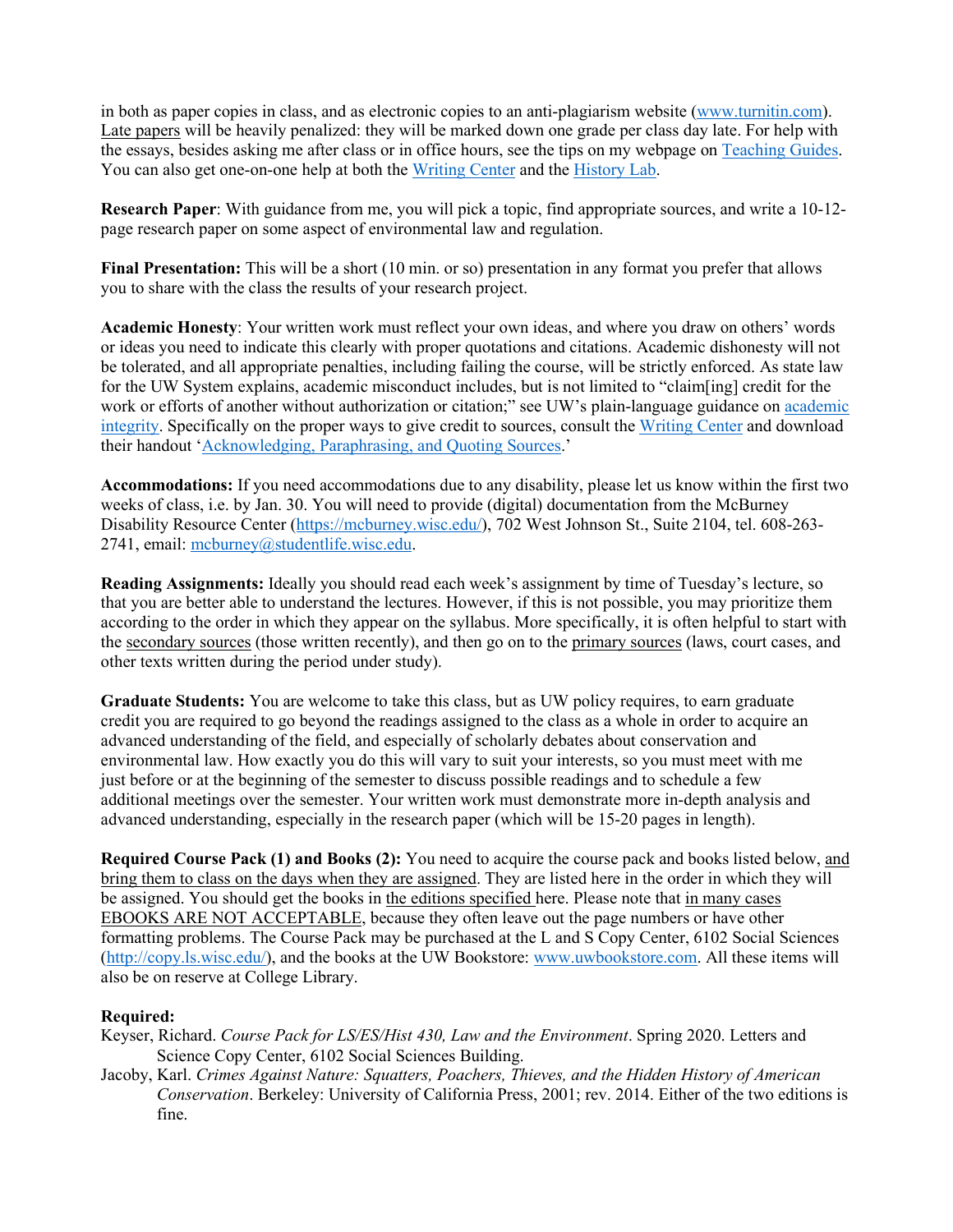Layzer, Judith, and Sara Rinfret. *The Environmental Case: Translating Values into Policy*. 5th ed. Washington, D.C.: Sage/CQ Press, 2020.

#### **Recommended:**

Nash, Jonathan. *Environmental Law and Policy: The Essentials*. New York: Wolters Kluwer, 2010.

# **SCHEDULE**

## **I. Commons: Theory & History in Preindustrial England**

Week 1, Jan. 21-23. Introduction: Landed Property & the Commons.

- Course Pack (& Canvas): begin Ostrom, *Governing the Commons*, ch. 1, pp. 1-8; ch. 3, pp. 58-102.
- Course Pack (& Canvas): begin discussing Property Rights (8 pp.).

Week 2, Jan. 28-30. Commons Governance in Traditional Agro-Ecosystems.

- Course Pack: finish Ostrom, *Governing the Commons*, ch. 1, pp. 1-8; ch. 3, pp. 58-102.
- Course Pack: begin Early Legal Texts on Forests & Commons (7 pp.).
- Course Pack: Healey, *English Commons, 1500-1700*, pp. 27-40.

Week 3, Feb. 4-6. From England to American Colonies.

- Course Pack: finish Early Legal Texts on Forests & Commons (7 pp.).
- Course Pack: English Royal Forest maps (4 pages).
- Course Pack: begin Judd, *Common Lands*, intro, pp. 1-12.
	- **Short Essay Due, Thur., Feb. 6.**

### **II. American Conservation to the Early Twentieth Century**

Week 4, Feb. 11-13. The 19<sup>th</sup>-Century Land Bonanza & Early Conservation.

- Course Pack: Judd, *Common Lands*, ch. 2, pp. 40-56; ch. 3, pp. 59, 78-79, 84-89; & ch. 4, pp. 90- 111; ch. 5, pp. 123-27, 144-45.
- Course Pack Primary Sources: Colonial America (8 pp.)
- Course Pack: Mining Act of 1872 (3 pp.); Mineral Leasing Act, 1920.

Week 5, Feb. 18-20. Conservation, Public Health, & the Progressive Era.

- Course Pack: Judd, *Common Lands*, ch. 6, pp. 146-57, and 172-73.
- Jacoby, *Crimes Against Nature*, intro, pp. 1-7; ch. 1, pp. 11-28.
- Course Pack: Weeks Act, 1911.

Week 6, Feb. 25-27. From Progressive to Post-War Environmentalism.

- Jacoby, *Crimes Against Nature*, ch. 2-3, pp. 29-78.
- Layzer, *The Environmental Case*, ch. 2, "Background," pp. 37-39; ch. 7, pp. 207-13.
- **Midterm Essay Due, Tues., March 3.**

### **III. Modern Environmental Law in the U.S.**

Week 7, Tues.-Thur., March 3-5. The 'Golden Age' of Environmental Law: Introduction.

- Layzer, *The Environmental Case*, ch. 1, pp. 1-9; ch. 2, pp. 35-46.